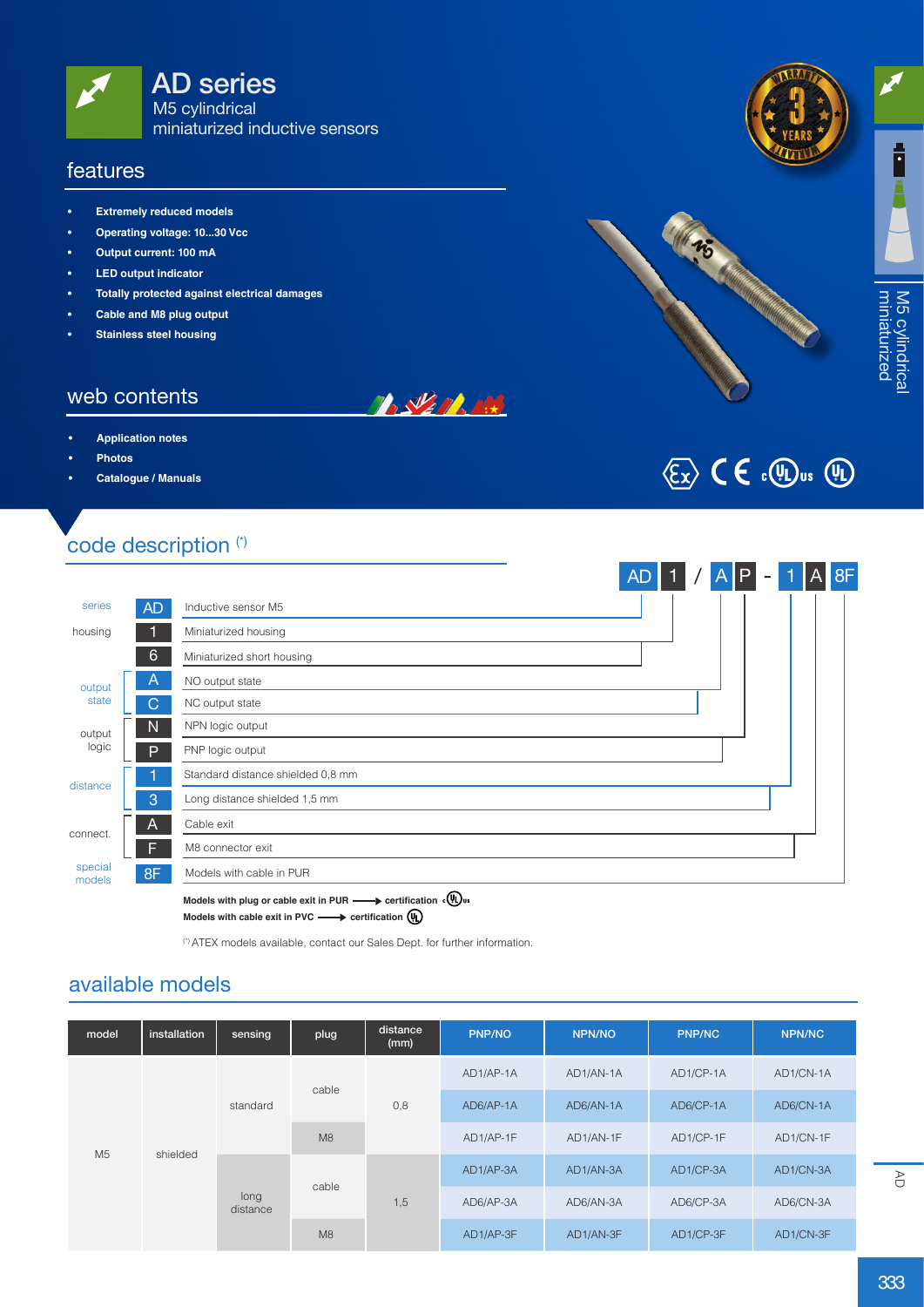$\mathbf{k}$ 

|                             | $AD^*/**-1*$                                                    | $AD^*/**-3*$     |  |  |  |
|-----------------------------|-----------------------------------------------------------------|------------------|--|--|--|
|                             | <b>HOLLEN</b>                                                   | <b>HO 181</b>    |  |  |  |
| nominal sensing distance Sn | $0.8$ mm                                                        | $1.5 \text{ mm}$ |  |  |  |
| operating distance          | $00.65$ mm                                                      | $01.21$ mm       |  |  |  |
| hysteresis                  | 120%                                                            |                  |  |  |  |
| standard target             | $5 \times 5$ mm                                                 |                  |  |  |  |
| repeatibility               | 5% @UB=2030 V; Ta = $23^{\circ}$ C ±5°C                         |                  |  |  |  |
| operating voltage           | 1030 Vdc                                                        |                  |  |  |  |
| ripple                      | < 10%                                                           |                  |  |  |  |
| output type                 | NPN or PNP - NO or NC                                           |                  |  |  |  |
| output current              | $\leq 100$ mA                                                   |                  |  |  |  |
| output voltage drop         | $\leq 1.5$ V @ 100mA                                            |                  |  |  |  |
| no-load supply current      | $\leq 10$ mA                                                    |                  |  |  |  |
| leakage current             | $\leq 10 \mu A$                                                 |                  |  |  |  |
| switching frequency         | 5 kHz                                                           |                  |  |  |  |
| power on delay              | $\leq 50$ ms                                                    |                  |  |  |  |
| temperature range           | $-25^{\circ}$ C +70 $^{\circ}$ C                                |                  |  |  |  |
| temperature drift           | $\leq 10\%$                                                     |                  |  |  |  |
| power supply protections    | polarity reversal                                               |                  |  |  |  |
| output protection           | short circut (auto reset), overvoltage pulses                   |                  |  |  |  |
| <b>EMC</b>                  | in conformity with the EMC Directive according to IEC 60947-5-2 |                  |  |  |  |
| shock and vibration         | IEC 60947-5-2                                                   |                  |  |  |  |
| protection degree           | <b>IP67</b>                                                     |                  |  |  |  |
| housing material            | stainless steel AISI 303                                        |                  |  |  |  |
| active head material        | PBT                                                             |                  |  |  |  |
| reduction factor            | see table                                                       |                  |  |  |  |
| <b>LED<sub>S</sub></b>      | on (yellow LED)                                                 |                  |  |  |  |
| weight                      | 30 g cable / 4g M8 connector                                    |                  |  |  |  |

## correction factors

| model        | <b>FE 360</b> | copper          | aluminium       | <b>brass</b>    | stainless steel |
|--------------|---------------|-----------------|-----------------|-----------------|-----------------|
| $AD^*/**-1*$ |               | $0.32 \pm 10\%$ | $0.26 \pm 10\%$ | $0.35 \pm 10\%$ |                 |
| $AD^*/**-3*$ |               | $0.33 \pm 10\%$ | $0.27 \pm 10\%$ | $0.34 \pm 10\%$ | $0.66 \pm 10\%$ |

## installation

 $\overline{a}$ 



| model        | D <sub>4</sub>             | D <sub>1</sub> | D <sub>2</sub> | D <sub>3</sub> |
|--------------|----------------------------|----------------|----------------|----------------|
| $AD^*/**-1*$ | $\geq 0$ mm <sup>(1)</sup> | $\geq 5$ mm    | $\geq 5$ mm    | $\geq$ 2.4 mm  |
| $AD^*/**-3*$ | $\geq$ 1 mm <sup>(2)</sup> |                | $\geq 10$ mm   | $\geq 4.5$ mm  |

(1) ≥ 1 mm without ferro-magnetic material  $(2)$   $\geq$  2 mm without ferro-magnetic material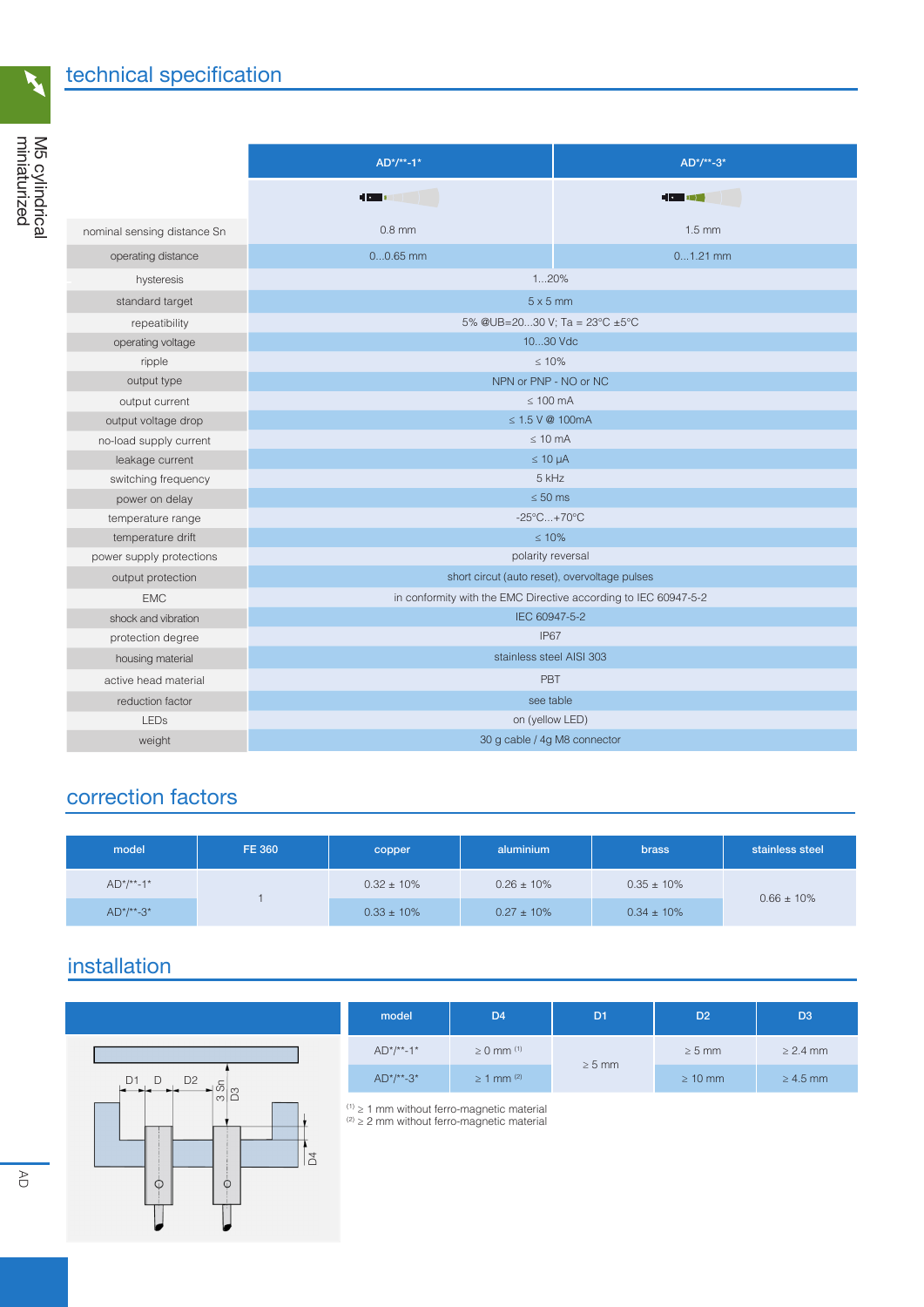### electrical diagrams of connections



#### plug



#### response diagram